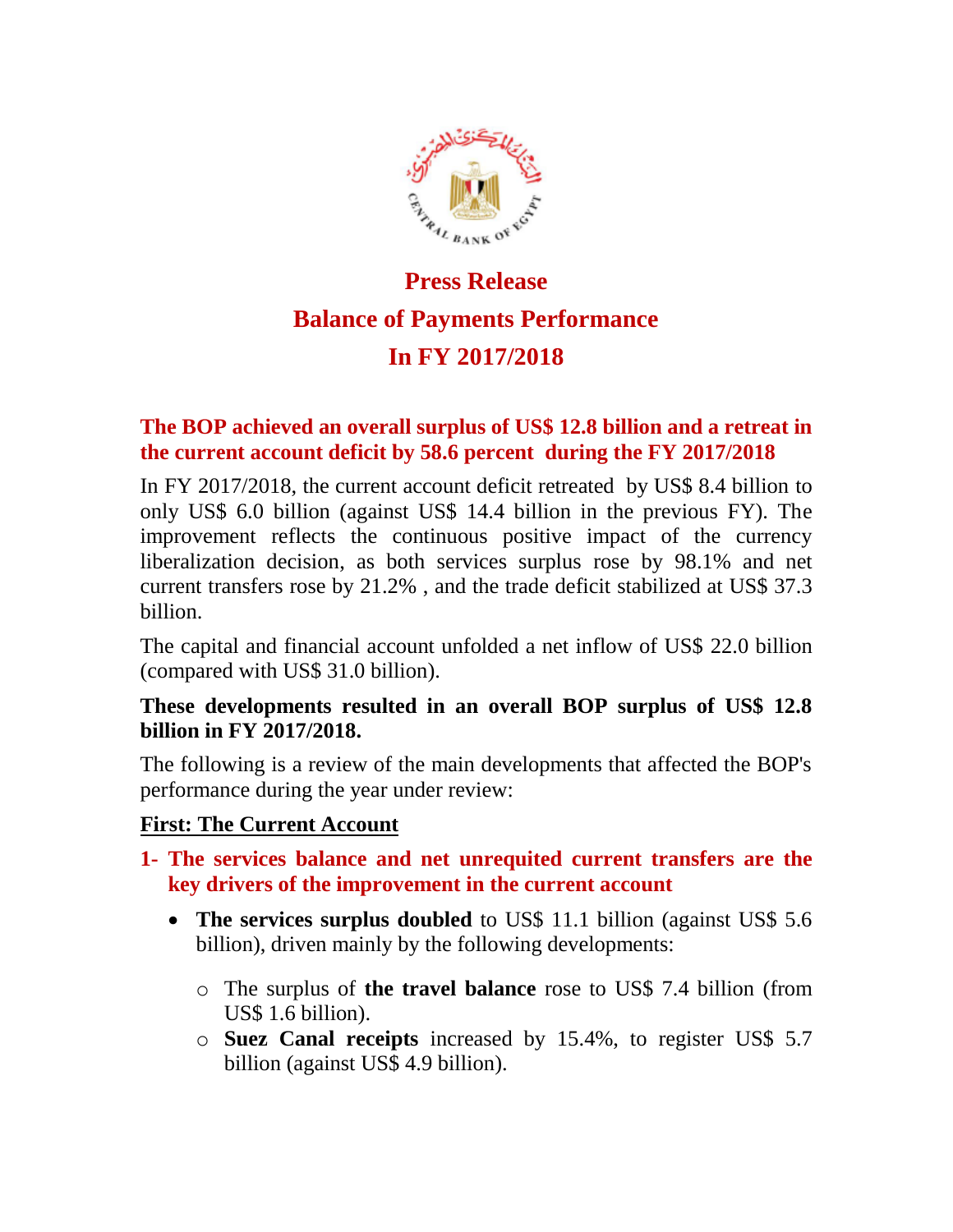• **Net unrequited current transfers** scaled up by 21.2% to US\$ 26.5 billion (versus US\$ 21.8 billion), led by the increase in workers' remittances by US\$ 4.6 billion.

## **2- The stability of the trade deficit**

- **The trade deficit stabilized** at US\$ 37.3 billion, due to the increase in both export proceeds and import payments by US\$ 4.1 billion each, as illustrated below:
	- o **Merchandise exports increased** by 18.9% to US\$ 25.8 billion (against US\$ 21.7 billion), owing to the rise in:
		- Oil exports by 33.1% to US\$ 8.8 billion (from US\$ 6.6 billion), affected by the surge in world prices of crude oil and oil products (and the increase in the exported quantities of oil products).
		- Non-oil exports by 12.7% to US\$ 17.1 billion (from US\$ 15.1) billion), primarily due to the rise of US\$ 1.3 billion in exports of finished goods. Increases were largely manifest in exports of electric appliances, phosphate fertilizers, and ethylene and propylene polymers.
	- o **Merchandise imports went up** by 6.9% to US\$ 63.1 billion (from US\$ 59.0 billion), on the back of the increase in:
		- Oil imports by 3.9%, to register US\$ 12.5 billion (against US\$ 12.0 billion), influenced by the rise in world prices of crude oil. However, this rise was mitigated by the decline in the exported quantities of natural gas.
		- Non-oil imports by 7.7% to US\$ 50.6 billion (from US\$ 47.0) billion), largely because of the increase in the imports of intermediate goods required for production (by US\$ 4.0 billion). The following are the main imports that witnessed increases: cast iron; wood in the rough and densified wood; and hot/cold rolled flat products.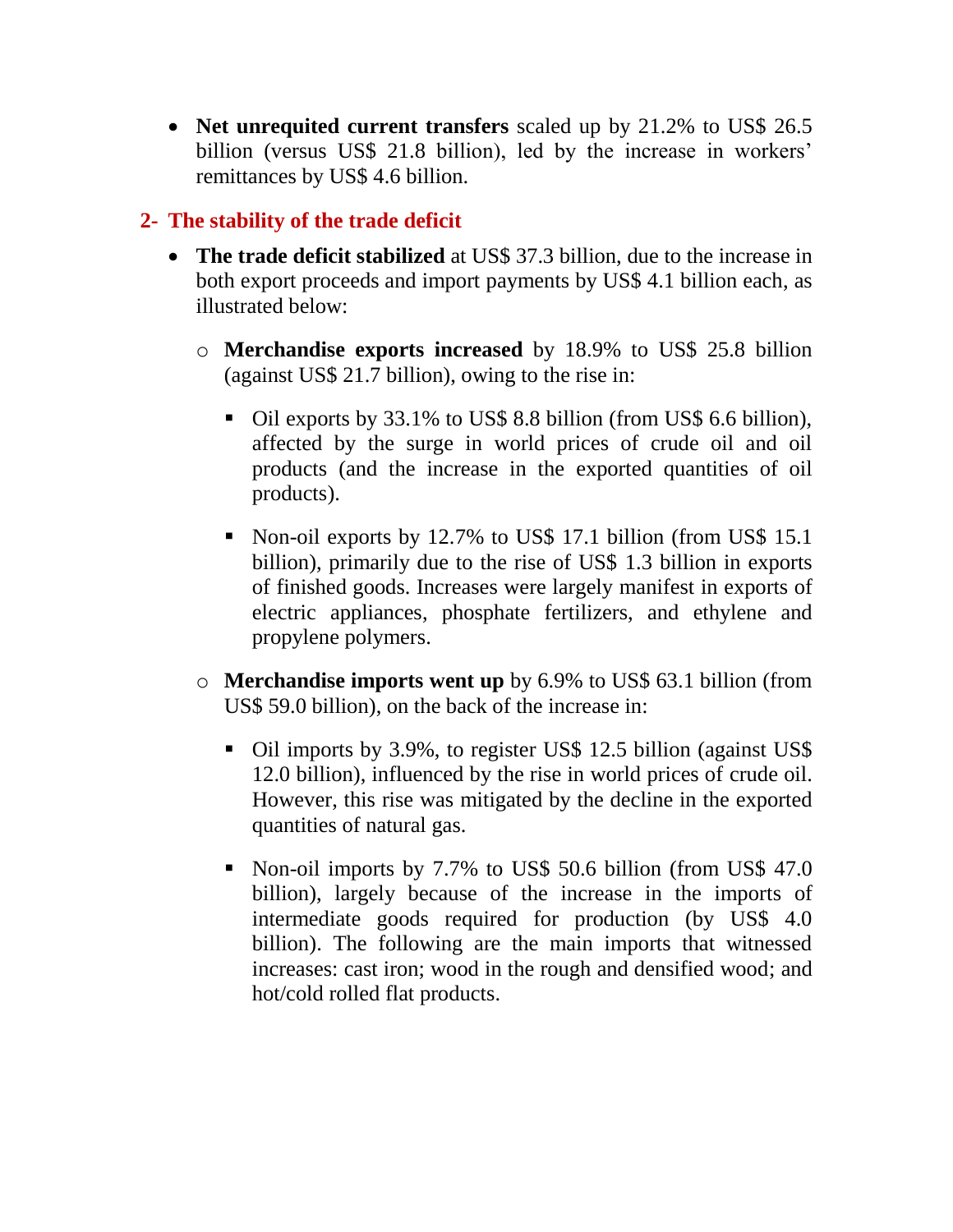#### **Second: Capital and Financial Account**

These indicators and facts have positivity affected the capital and financial account despite the withdrawal of foreign investors from the emerging markets, registering a net inflow of US\$ 22.0 billion, as follows:

- **Total FDI inflows in Egypt** recorded US\$ 13.2 billion, while total outflows reached US\$ 5.4 billion. Accordingly, **net FDI in Egypt** amounted to US\$ 7.7 billion (inflows), mainly due to the net investment of US\$ 4.5 billion in the oil sector.
- **Portfolio investment in Egypt** retreated, registering a net inflow of US\$ 12.1 billion (versus US\$ 16.0 billion). This was largely ascribed to the decrease in foreigners' investments in Egyptian TBs, recording net purchases of US\$ 6.5 billion (against US\$ 10.0 billion).
- **Medium- and long-term loans and facilities** recorded a net disbursement of US\$ 7.9 billion (against US\$ 8.0 billion).
- **Net change in the CBE's liabilities to the external world** reversed to a net external repayment of US\$ 3.9 billion in the year under review (from a net disbursement of US\$ 8.1 billion) causing a decline in the CBE's liabilities to the external world.

\* Numbers expressed in US\$ billion have been rounded.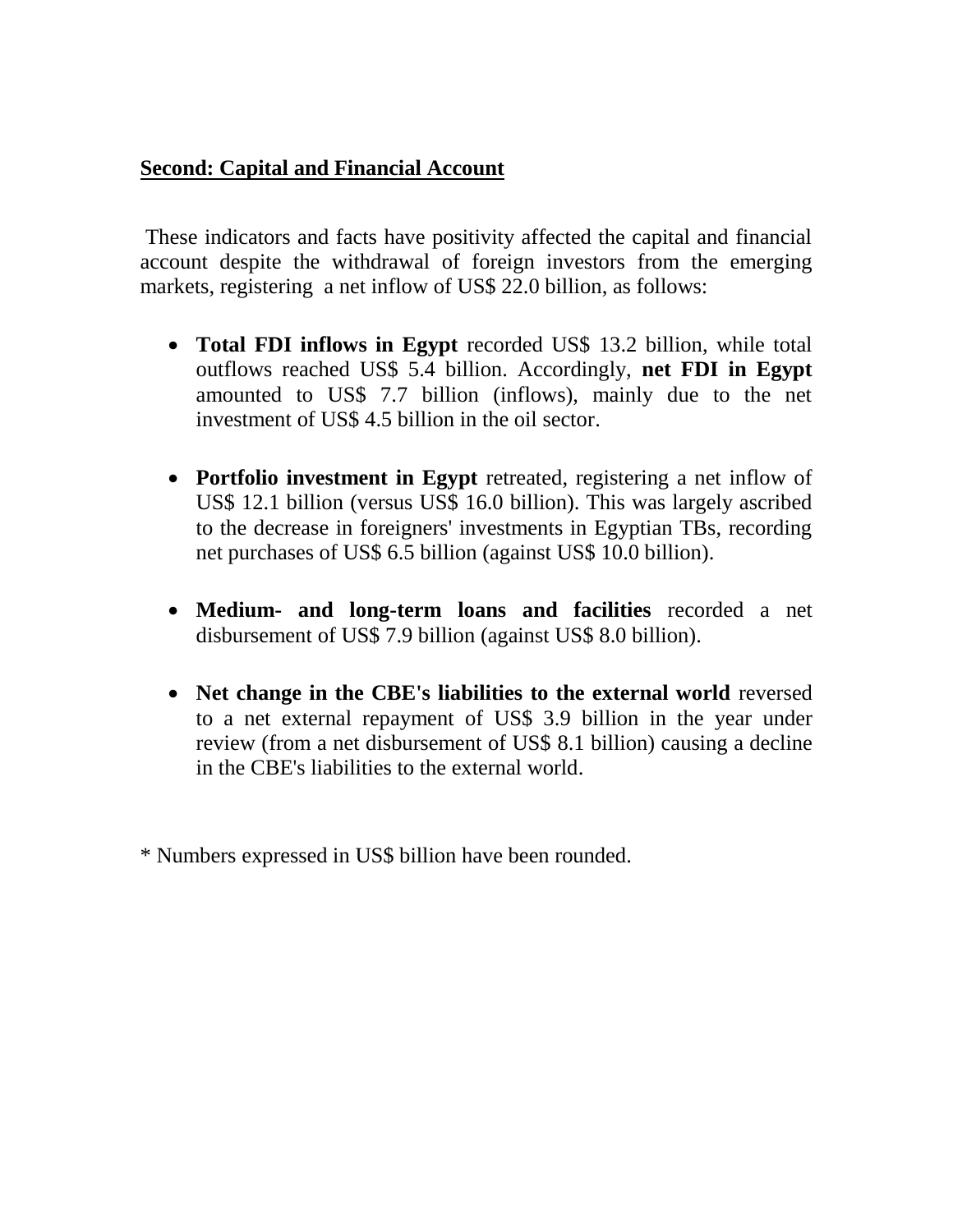# **Balance of Payments**

|                                 |                 | (US.5m.)       |
|---------------------------------|-----------------|----------------|
|                                 | $2016/17*$      | $2017/18*$     |
| <b>Trade Balance</b>            | $-37274.8$      | $-37276.0$     |
| <b>Exports</b>                  | 21728.2         | 25827.0        |
| Petroleum                       | 6589.5          | 8773.0         |
| <b>Other Exports</b>            | 15138.7         | 17054.0        |
| Imports                         | $-59003.0$      | $-63103.0$     |
| Petroleum                       | $-12015.5$      | $-12489.8$     |
| Other Imports                   | -46987.5        | $-50613.2$     |
| <b>Services Balance (net)</b>   | 5614.2          | 11122.4        |
| <b>Receipts</b>                 | 15400.1         | 21486.9        |
| Transportation                  | 7911.2          | 8707.9         |
| of which: Suez Canal dues       | 4945.3          | 5706.7         |
| Travel                          | 4379.7          | 9804.3         |
| <b>Government Receipts</b>      | 776.4           | 636.7          |
| Other                           | 2332.8          | 2338.0         |
| <b>Payments</b>                 | 9785.9          | 10364.5        |
| Transportation                  | 1332.1          | 1480.2         |
| Travel                          | 2739.9          | 2451.5         |
| Government Expenditures         | 1124.1          | 1493.5         |
| Other                           | 4589.8          | 4939.3         |
| <b>Income Balance (net)</b>     | $-4568.5$       | $-6279.6$      |
| Income receipts                 | 497.9           | 835.4          |
| Income payments                 | 5066.4          | 7115.0         |
| of which: Interest Paid         | 1231.9          | 1616.1         |
| <b>Transfers</b>                | 21835.1         | <u>26470.9</u> |
| Private Transfers (net)         | 21686.1         | 26264.7        |
| of which: Worker Remittances    | 21816.3         | 26392.9        |
| <b>Official Transfers (net)</b> | 149.0           | 206.2          |
| <b>Current Account Balance</b>  | <u>-14394.0</u> | <u>-5962.3</u> |

 $\frac{1}{\sqrt{2}}$